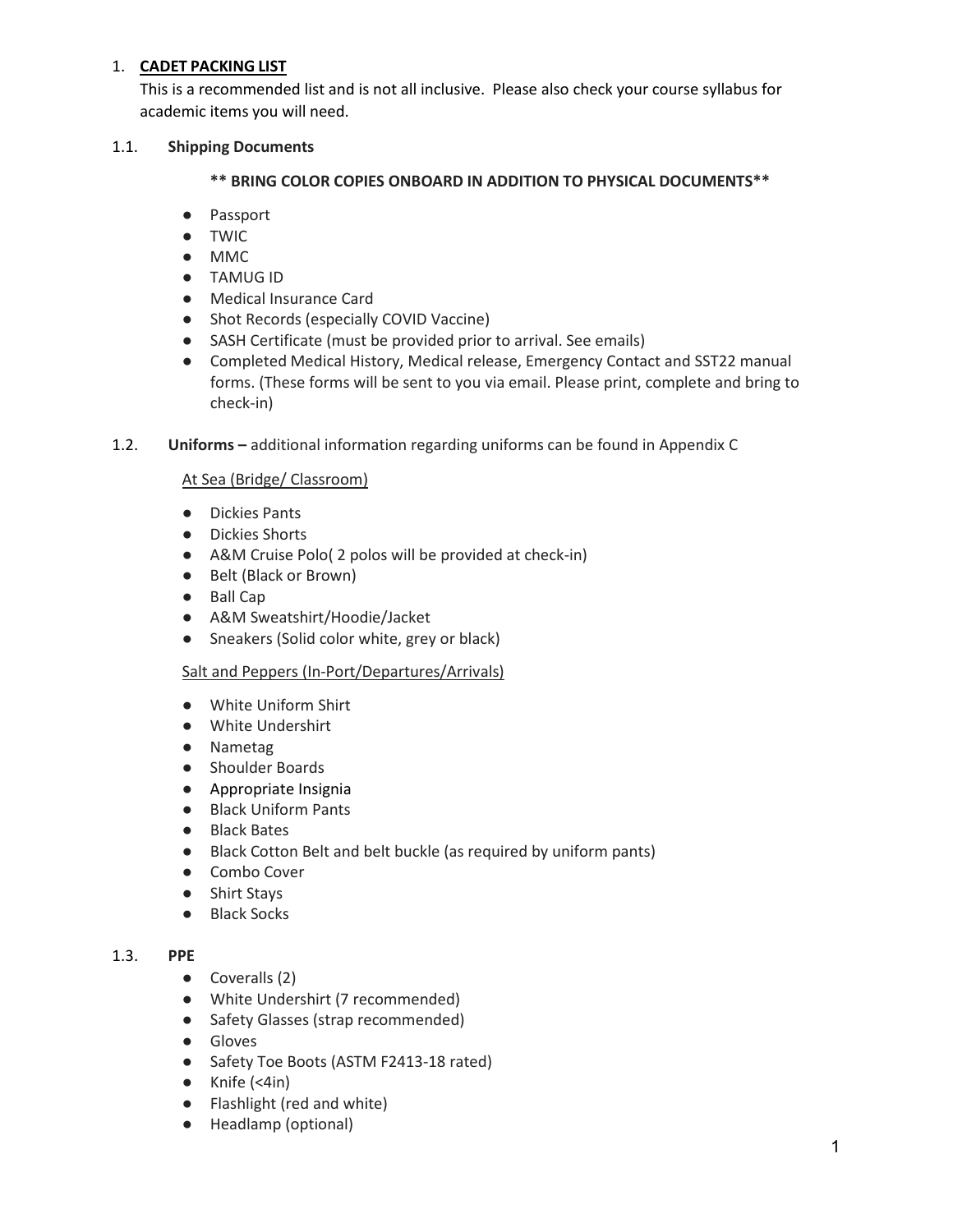- Water Bottle
- Notepad (1-2)
- **Watch**
- **Ear Protection**
- Maroon Hardhat
- Face mask
- Sweatband (optional)

# 1.4. **Bedding**

- Fitted Sheet (Twin XL)
- Sleeping Bag and/or Blanket
- Pillow

# 1.5. **Hygiene Products**

- Shampoo
- Conditioner
- Toothbrush
- Toothpaste
- Mouthwash
- Floss
- Face Wash
- Deodorant
- Hairbrush/Comb
- Shower Caddy
- Shower Shoes (Crocs or flip flops) not allowed outside of berthing area
- Fingernail Clippers/Nail File
- Razors
- Washcloths/Loofah
- Towels (Beach and Shower)
- Sunscreen (IMPORTANT)
- Straightener, curling iron, blow dryer (optional)

# Females Only

- Hair Ties
- Bobby Pins
- Nail Polish (in accordance with uniform regulations) (optional)
- Feminine Products

# 1.6. **Clothes**

- Sweatpants (2 recommended)
- Hoodie/Sweatshirt (1 recommended)
- Foul Weather Gear (1 recommended)
- Cold Weather Gear
	- o (Cold Weather Jacket, Gloves, Watch cap)
- Underwear (8 recommended)
- Closed Toe Shoes (1 recommended)
- Socks (8-10 recommended)
- Shorts (5-6 recommended)
- Shirts (7-8 recommended)
- Pajamas (2 recommended)
- Gym Clothes
- Swimsuit (in good taste) (2 recommended)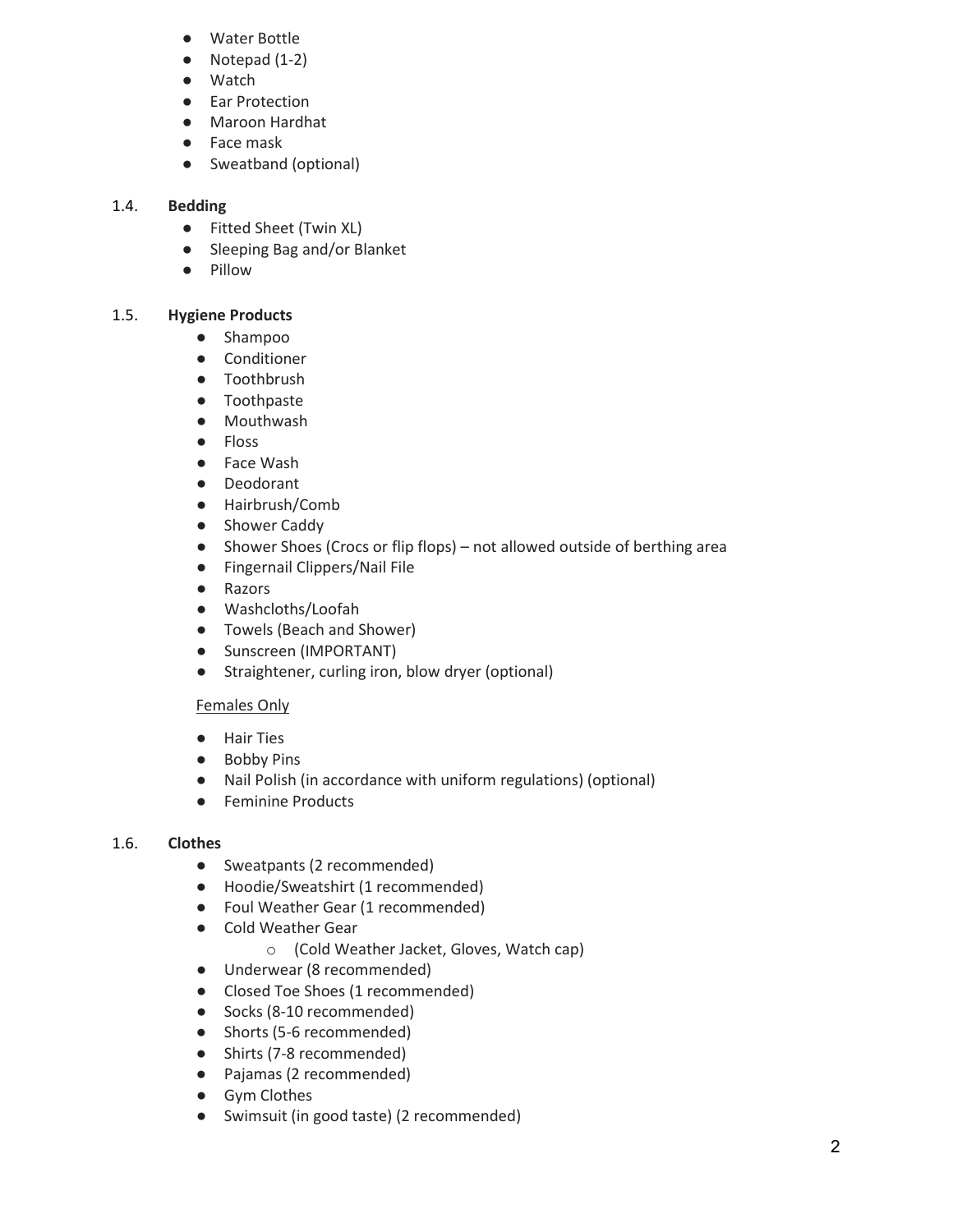### 1.7. **First Aid/Personal Medication**

- Motion Sickness Medication (recommended for all)
- Band Aids
- Ibuprofen
- Chapstick

\*\*\* DO NOT FORGET ANY ESSENTIAL MEDICATION & BRING MORE THAN THE REQUIRED AMOUNT \*\*\*

### 1.8. **Electronics**

- Laptop/Tablet
- Hard Drive (optional)
- Headphones (optional)
- Camera/GoPro (optional)
- Chargers

#### 1.9. **Other**

- Extra Batteries (for flashlights, calculators, etc.)
- Sunglasses (2 recommended)
- Small Backpack (good for in port)
- Laundry Bag
- Over Door Pocket (optional for lockers)
- Command Hooks (optional)
- $\bullet$  Lock (2)
- Hangers (7-8)
- Lawn Chair (optional)

## **APPENDIX C – UNIFORM & GROOMING STANDARDS**

## **1. REQUIRED UNIFORMS FOR SEA TERM**

- 1.1. Bridge & Classroom Uniform
	- a. The following are guidelines for the bridge and classroom uniform to be worn aboard T.S. KENNEDY. The uniform will also be worn during all meals, unless on maintenance or engine rotation. All items must be worn in good repair as indicated below. Good repair is defined as no paint, stains, rips, or other damage to the uniform item(s).
		- i. Texas A&M Maritime Academy (TAMMA) Polo Shirt.
			- 1. TAMMA will provide cadets with two (2) polo shirts to be worn on SST
				- 22. Polos are delineated by class year as follows:
					- a. MART/MARR 200 Teal Polo
					- b. MART/MARR 300 Royal Blue Polo
					- c. MART/MARR 400 Black Polo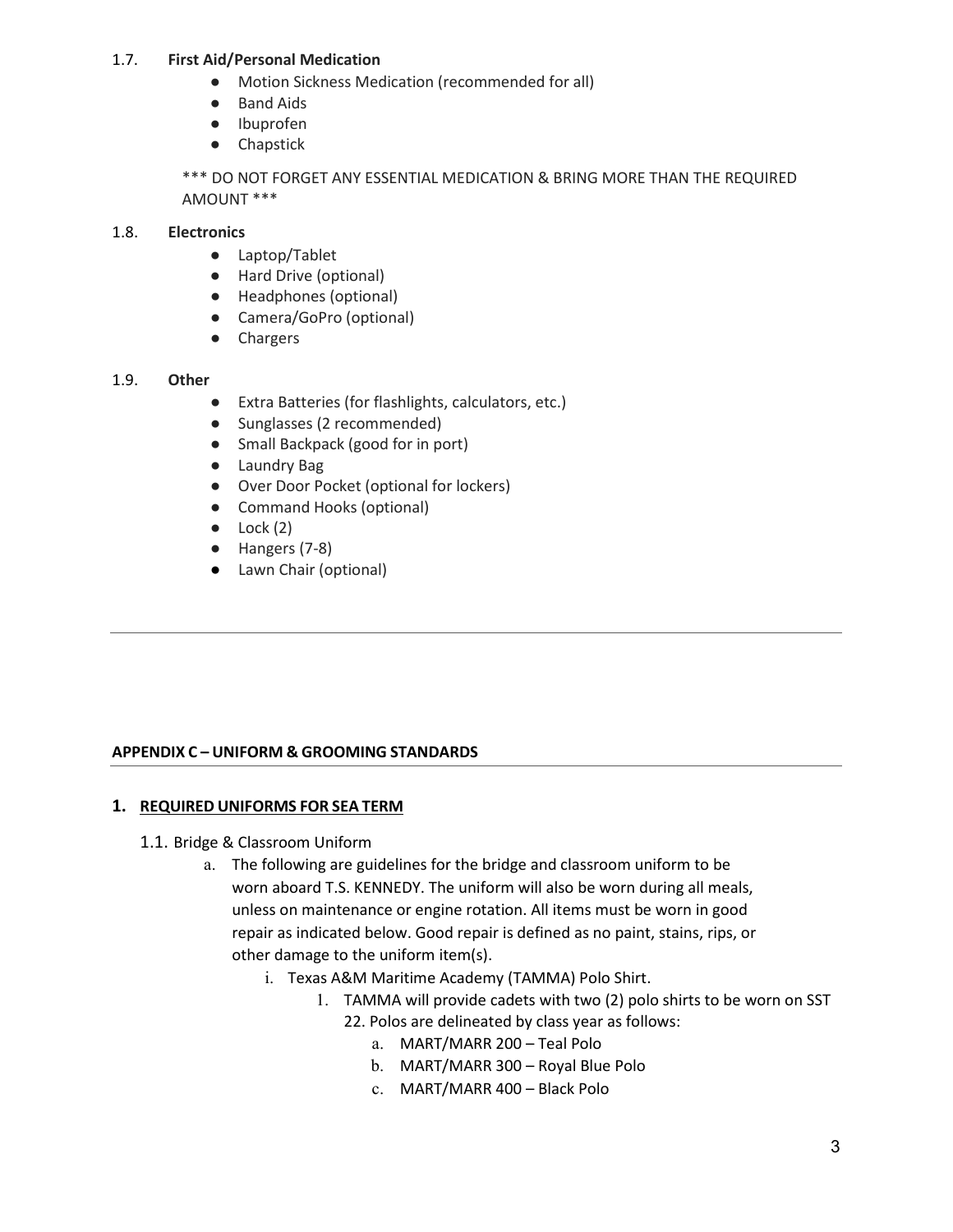- ii. Khaki Work Pants
	- 1. The TAMMA polo must be worn with Dickies brand khaki work pants/shorts. It is the cadet's responsibility to obtain these items before summer sea term begins.
	- 2. Dickies khaki work pants must be of "Desert Khaki (DS)" or "Stone" (females only) color. They must be flat front pants (no pleats). Links to several examples of approved pants/shorts are found below:
		- a. Male
			- i. Pants: [https://www.dickies.com/mens](https://www.dickies.com/mens-clothing/mens-flat-front-pants/tan/)[clothing/mens-flat-front-pants/tan/](https://www.dickies.com/mens-clothing/mens-flat-front-pants/tan/)
			- ii. Shorts: [https://www.dickies.com/mens](https://www.dickies.com/mens-clothing/mens-flat-front-shorts/tan/)[clothing/mens-flat-front-shorts/tan/](https://www.dickies.com/mens-clothing/mens-flat-front-shorts/tan/)
		- b. Female
			- i. Pants: [https://www.dickies.com/womens](https://www.dickies.com/womens-clothing/womens-pants/tan/)[clothing/womens-pants/tan/](https://www.dickies.com/womens-clothing/womens-pants/tan/)
			- ii. Shorts: [https://www.dickies.com/womens](https://www.dickies.com/womens-clothing/womens-shorts/tan/)[clothing/womens-shorts/tan/](https://www.dickies.com/womens-clothing/womens-shorts/tan/)
- iii. Footwear
	- 1. Cadets must wear closed toe shoes in good repair (tennis shoes, Vans) with the TAMMA polo and Dickies work pants/shorts.
		- a. Shoes must be of neutral color (black, brown, khaki, grey, navy blue, etc.). No neon colors or excessive designs will be accepted.
	- 2. Approved closed toe shoes for the bridge and classroom uniform DO NOT include Crocs, close-toed sandals, Xtra-tuf boots, cowboy boots, or safety toe boots in poor condition (e.g. covered in paint, rust, etc.). Safety-toe boots are approved and required for wear with the maintenance uniform. It should also be noted that flip flops are not approved for wear outside shower facilities.
- iv. Belt & Cover
	- 1. A black or brown belt must be worn with the bridge/classroom uniform.
		- a. Any belt worn must be in good repair.
	- 2. Standard belt buckles are required. No oversized buckles will be permitted.
	- 3. Class belts are not required.
- v. Cover
	- 1. Covers are not required for wear with the bridge & classroom uniform. However, academy covers are required to be brought on sea term and will be worn in formation.
- vi. Jacket
	- 1. TAMMA jackets or hoodies are approved for wear with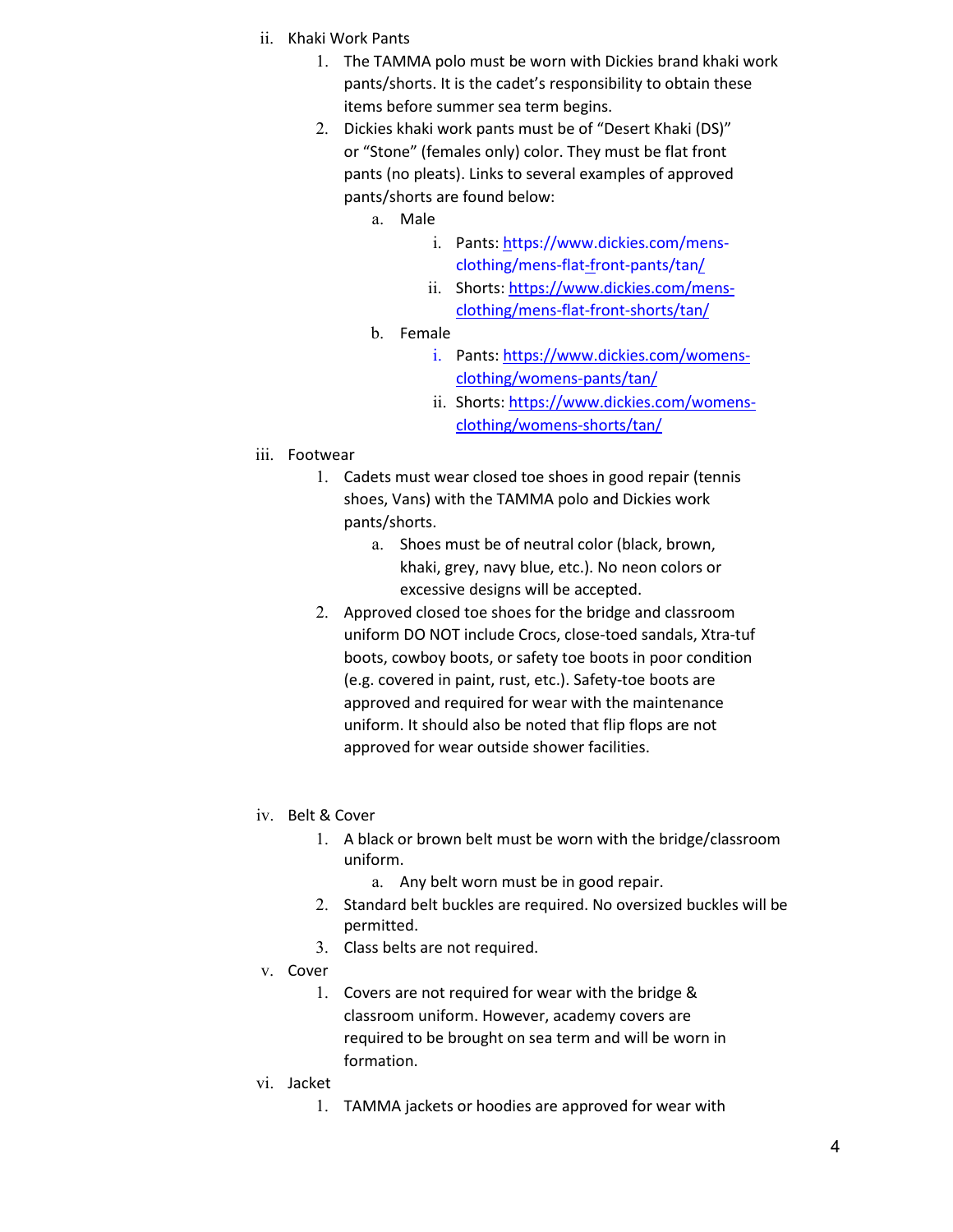the bridge and classroom uniform.

- 2. TAMMA uniform jackets (Port Authority & Eisenhower) are also approved for wear with the bridge and classroom uniform.
- 3. Foul/Cold weather gear is approved for wear with the bridge uniform, especially for those in a lookout role. Foul/Cold weather gear must be of yellow or orange color for safety.
- vii. Accessories
	- 1. All cadets shall carry a flashlight and knife/multi-tool on their person, regardless of the uniform they wear. This is a safety measure.
- viii. Grooming
	- 1. Corps grooming standards apply at all times while aboard T.S. KENNEDY, unless otherwise amended by the Commandant or their delegate.
- b. It should be noted that academy coveralls may be required during some classroom sessions that involve practical application. These sections will be indicated by the instructor of record. If coveralls are required, the bridge/classroom uniform is not authorized for wear.
- 1.2. Deck & Engine Maintenance/Utility Uniform
	- a. Cadets on duty for deck or engine maintenance/utility are required to wear the following items:
		- i. Academy coveralls (in good repair)
		- ii. Black Safety-toe boots (ASTM F 2413-18 rated)
		- iii. Academy Ball Cap
		- iv. Maroon Hard hat/cap
	- b. Proper personal protective equipment (PPE), as directed by the officer in charge of maintenance/utility sections, shall also be on hand. These items will be listed in the sea term manual.
	- c. Coveralls may be worn to breakfast and lunch, but not dinner for those on deck and engineering maintenance/utility. The same applies for cadets on engine watch. Coveralls must be clean and in good repair to be allowed on the messdeck. Cadets in class and/or on bridge watch must wear the sea term uniform outlined in  $1.a. - 1.b.$ above to meals.
	- d. Commercial Sea Term coveralls will not be allowed.
	- e. Any coveralls not purchased through the TAMUG bookstore should be long sleeved, navy blue. Suggested brands are Red Kap, Dickies, Scandia ScanRally Reflect or ScanTropic Reflect, or U.S. Navy issue with the Velcro Name Patch adhered. Below are the links for direct ordering.
		- i. Red Kap: [https://www.redkap.com/products/outerwear/cov](https://www.redkap.com/products/outerwear/coveralls?prefn1=color&prefv1=Navy&prefn2=sleeveLength&prefv2=long) [eralls?prefn1=color&prefv1=Navy&prefn2=sleeveLe](https://www.redkap.com/products/outerwear/coveralls?prefn1=color&prefv1=Navy&prefn2=sleeveLength&prefv2=long) [ngth&prefv2=long](https://www.redkap.com/products/outerwear/coveralls?prefn1=color&prefv1=Navy&prefn2=sleeveLength&prefv2=long)
		- ii. Dickies Men: [https://www.dickies.com/mens-clothing/mens-coveralls/blue/](http://www.dickies.com/mens-clothing/mens-coveralls/blue/)
		- iii. Dickies Women: [https://www.dickies.com/womens-clothing/womens](http://www.dickies.com/womens-clothing/womens-coveralls/blue/)[coveralls/blue/](http://www.dickies.com/womens-clothing/womens-coveralls/blue/)
		- iv. Scandia:<https://www.scandiagear.com/products/workwear/coveralls/>
			- Please pay special attention to the sizing when ordering from Scandia as